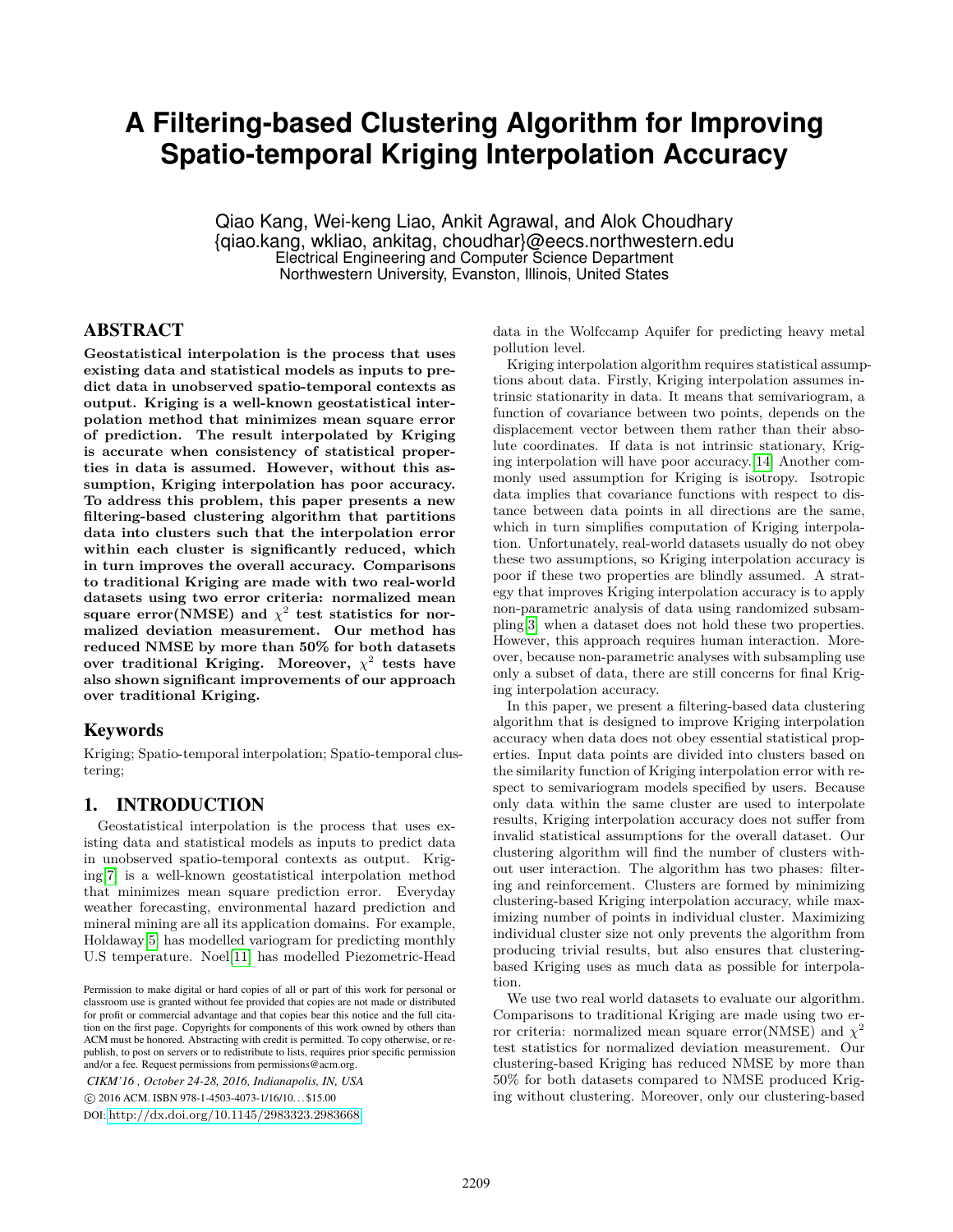Kriging has  $\chi^2$  test statistics less than 1% significance level while Kriging without clustering has the  $\chi^2$  test statistics at least greater than 10% significance level.

The rest of this paper is arranged as the follows. Firstly, we present the ordinary Kriging interpolation algorithm in section 2. Secondly, we illustrate the design of our proposed filter-based clustering algorithm in section 3. Thirdly, we discuss the implementation of proposed algorithm using both caching and heuristics for improving computational performance in section 4. Finally, we demonstrate evaluations of the proposed algorithm with two real world datasets using two error measurements in section 5.

# 2. KRIGING ALGORITHM

There are three variants of Kriging: Simple Kriging, ordinary Kriging and universal Kriging.[\[12\]](#page-5-5) The type of Kriging used in this paper is ordinary Kriging. In this section, we describe ordinary Kriging presented in [\[14\]](#page-5-3) based on variogram function.

Given *n* input data points consist of *k* dimensional coordinates  $S = \{s_1, ..., s_n\}$ , their associated physical attributes  $\{z_1, ..., z_n\}$ , a variogram model  $\gamma$  for covariance between data points, Kriging algorithm is a mapping  $Z : \mathbb{R}^k \to \mathbb{R}$ that predicts the physical attribute  $Z(s_0)$  by  $\sum_{i=1}^{n} w_i Z(s_i)$ at a new location  $s_0$ , whereas  $Z(s_i) = z_i \forall s_i \in S$  by input definition. Weights  $W = \{w_1, ..., w_n\}$  are assigned such that the mean square error (MSE) of  $\hat{Z}(s_0)$  is minimized subject to constraint  $\sum_{i=1}^{n} w_i = 1$ . With intrinsic stationarity assumption, semivariogram function has the property  $\gamma(h) = \frac{1}{2}E(Z(s+h) - Z(s))$  $\forall h \in \mathbb{R}^k$ . As a result, we can formulate a dual optimization problem with the following Lagrange function.

$$
L(S, W, \lambda) = MSE(\hat{Z}(s_0)) - \lambda (\sum_{i=1}^{n} w_i - 1)
$$
  
= 
$$
2 \sum_{i=1}^{n} w_i \gamma (s_0 - s_i) - \lambda (\sum_{i=1}^{n} w_i - 1)
$$
  
- 
$$
\sum_{i=1}^{n} \sum_{j=1}^{n} w_i w_j \gamma (s_i - s_j)
$$

Solving the Lagrange function with first order condition, we can have the following linear system.

$$
\frac{dL}{dw_i} = 2w_i\gamma(s_0 - s_i) - 2\sum_{j=1}^n w_i\gamma(s_j - s_i) - \lambda
$$

$$
\frac{dL}{d\lambda} = 1 - \sum_{i=1}^n w_i
$$

Setting the derivatives equal to zero, we can obtain a linear system of  $n+1$  equations. Let  $\Gamma$  be an  $(n+1) \times (n+1)$ dimension matrix, where  $\Gamma[i, j] = \gamma(s_i - s_j) \ \forall i, j \in [n]$ ,  $\Gamma[n+1, n+1] = 0$ , and the rest of entries are 1. Let *m* be an  $n \times 1$  dimensional column vector with  $m[i] = \gamma(s_0 - s_i) \forall i \in$  $[n]$  and  $m[n+1] = 1$ . Let  $w = (w_1, ..., w_n, \frac{\lambda}{2})^T$ . Sherman<sup>[\[14\]](#page-5-3)</sup> formulates the linear system as  $\Gamma w = m$ , so assigning Kriging interpolation weights is reduced to solving the linear system and retrieving weights *w*. The variance of Kriging is  $w^T m$ .

# 2.1 Spatio-temporal Kriging

Although Kriging was originally formulated for the purpose of predicting physical attributes of spatial data, spatiotemporal data interpolation such as weather forecast can also apply Kriging. For example, in [\[5\]](#page-5-1), a spatio-temporal variogram model is formulated to interpolate future temperatures in St. Paul metropolitan area using recent temperatures of all cities in Minnesota State by Kriging. The inputs are spatio-temporal coordinates of cities in Minnesota State  $\{s_i = (x_i, y_i, t_i)\}\$ for location  $(x_i, y_i)$  and time stamp *ti*, next day's time stamp, and the spatial coordinates of St. Paul metropolitan area. Moreover, each *s<sup>i</sup>* is associated with an attribute  $z_i$ , representing temperature at location  $(x_i, y_i)$  and time stamp  $t_i$ . The output is the estimated next day's temperature in St. Paul metropolitan area. An efficient implementation of real-time spatio-temporal Kriging for solving this type of problem is in [\[15\]](#page-5-6).

#### 2.2 Clustering-based Kriging

Abedini, Nasseri and Ansari exploit data preprocessing using K-means clustering algorithm for Kriging interpolation.[\[1\]](#page-5-7) Firstly, the algorithm separates data points into clusters by using K-means clustering. Then, the prediction for physical attribute  $\hat{Z}(s_i)$  of a data point  $s_i$  is interpolated via other members in the same cluster. Finally, the accuracy of the algorithm is evaluated by using normalized mean square error (NMSE), which is defined as the following equation.

$$
\frac{1}{s^2 n} \sum_{i=1}^n (\hat{Z}(s_i) - Z(s_i))^2.
$$

 $s<sup>2</sup>$  is the sample variance. NMSE not only measures the actual square error, but also takes the sample variance into account.

K-means clustering-based Kriging has two challenges to be addressed. Firstly, the algorithm requires the number of clusters to be determined in advance. For large spatiotemporal datasets, trying a large number of parameter k is expensive. Human effort is also required to compare different types of error measurements for choosing an optimal k. Secondly, the algorithm only considers distance between pair-wise data points without taking the covariance of physical attributes into account. Thus, the algorithm may not necessarily minimize the Kriging interpolation error.

#### 3. DESIGN

We propose a top-down based clustering algorithm that improves Kriging interpolation accuracy within each output cluster. A cluster that does not violate an error constraint specified by users is called consistent cluster, which is formally defined in definition 3.1. The algorithm is an optimization problem that maximizes the size of individual clusters without violating consistent constraint for clusters. Maximizing size of clusters avoids trivial output, which means that one data point corresponds to one cluster. Moreover, it ensures that clustering-based Kriging uses as much consistent data as possible for interpolation, which in turn maintains precision for Kriging interpolation.

Kriging requires fitted variogram model to be specified in advance. In [\[2\]](#page-5-8), it has been shown that weighted least square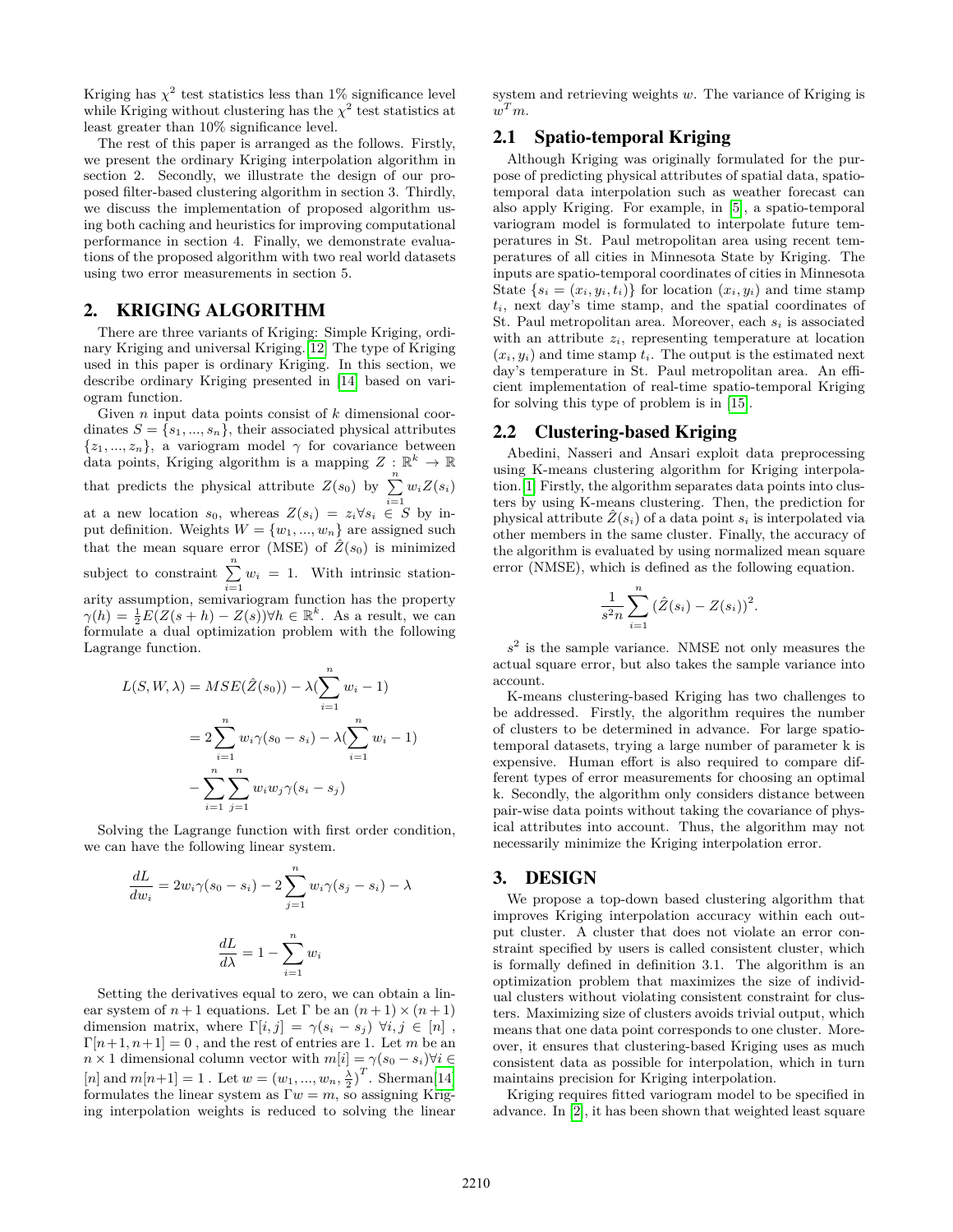**Algorithm 1:** Filtering-based clustering algorithm

|                                                                   | <b>Data:</b> $s_1, , s_n, Z(s_1), , Z(s_n)$ , a threshold, and a |  |  |  |  |  |
|-------------------------------------------------------------------|------------------------------------------------------------------|--|--|--|--|--|
| variogram model M                                                 |                                                                  |  |  |  |  |  |
| <b>Result:</b> A queue of clusters $Q$ , each point $s_i$ belongs |                                                                  |  |  |  |  |  |
| to a unique cluster.                                              |                                                                  |  |  |  |  |  |
| $1 \ C \leftarrow \{s_1, , s_n\};$                                |                                                                  |  |  |  |  |  |
| $2 Q \leftarrow \{C\};$                                           |                                                                  |  |  |  |  |  |
| 3 while $(C \longleftarrow next\_element(Q)) \neq \emptyset$ do   |                                                                  |  |  |  |  |  |
| $\overline{\mathbf{4}}$                                           | $C' \longleftarrow$ new cluster;                                 |  |  |  |  |  |
| 5                                                                 | $converge \longleftarrow false;$                                 |  |  |  |  |  |
| 6                                                                 | while $converge == False$ do                                     |  |  |  |  |  |
| 7                                                                 | $converge \longleftarrow true;$                                  |  |  |  |  |  |
| 8                                                                 | for $s \in C$ do                                                 |  |  |  |  |  |
| 9                                                                 | $converge \longleftarrow$                                        |  |  |  |  |  |
|                                                                   | $converge \wedge Filter(s, C, C', threshold, M);$                |  |  |  |  |  |
| 10                                                                | end                                                              |  |  |  |  |  |
| 11                                                                | end                                                              |  |  |  |  |  |
| 12                                                                | $converge \longleftarrow false;$                                 |  |  |  |  |  |
| 13                                                                | while <i>converge</i> == $False$ do                              |  |  |  |  |  |
| 14                                                                | $converge \longleftarrow true;$                                  |  |  |  |  |  |
| 15                                                                | for $s\in C$ do                                                  |  |  |  |  |  |
| 16                                                                | $\label{eq:converge} converge \longleftarrow converge \, \wedge$ |  |  |  |  |  |
|                                                                   | Reinforce(s, C, C', threshold, M);                               |  |  |  |  |  |
| 17                                                                | end                                                              |  |  |  |  |  |
| 18                                                                | end                                                              |  |  |  |  |  |
| 19                                                                | Remove all elements in $C'$ from $C$ ;                           |  |  |  |  |  |
| 20                                                                | if $lis\_empty(C')$ then                                         |  |  |  |  |  |
| 21                                                                | Insert(Q, C');                                                   |  |  |  |  |  |
| 22                                                                | end                                                              |  |  |  |  |  |
| end<br>23                                                         |                                                                  |  |  |  |  |  |
|                                                                   |                                                                  |  |  |  |  |  |

**Algorithm 2:** Filtering

| <b>Data:</b> point s, cluster C, where $s \in C$ , C', a                              |  |  |  |  |  |
|---------------------------------------------------------------------------------------|--|--|--|--|--|
| threshold, and a variogram model $M$                                                  |  |  |  |  |  |
| <b>Result:</b> if the point is consistent to the cluster                              |  |  |  |  |  |
| 1 Remove $(s, C)$ ;                                                                   |  |  |  |  |  |
| $\mathbf{2} \ t \longleftarrow normalized \ \ kriging \ \ error(s, C, M);$            |  |  |  |  |  |
| <b>3</b> if $ t  > threshold$ then                                                    |  |  |  |  |  |
| 4 $Add(s, C');$<br>5 Return False;                                                    |  |  |  |  |  |
|                                                                                       |  |  |  |  |  |
| 6 else                                                                                |  |  |  |  |  |
|                                                                                       |  |  |  |  |  |
| $\begin{array}{c c} \textbf{7} & Add(s, C); \\ \textbf{8} & Return True; \end{array}$ |  |  |  |  |  |
| end                                                                                   |  |  |  |  |  |

(WLS) is feasible for most common models such as exponential model and spherical model. The algorithm assumes that a predefined variogram model remains invariant.

Initially all data points are inserted into a single cluster. Starting from line 3, the algorithm iteratively separates data points into clusters with two phases: filtering phase and reinforcement phase. Points that are inconsistent to the rest of points in the same cluster are filtered out at filtering phase. A new cluster will be initialized to hold the filtered points. Because the algorithm checks consistency by using all remaining data point in the original cluster, it may remove points that are consistent to the original cluster at the end of filtering phase. Therefore, it has to reinforce the clus-

#### **Algorithm 3:** Reinforcement

**Data**: point *s*, cluster *C*, where  $s \in C$ , *C*<sup> $\prime$ </sup>, a threshold, and a variogram model *M* **Result**: if the cluster is consistent **1** *Add*(*s, C*); **2 if** *consistent(C,threshold,M)* **then**  $\mathbf{3}$  **PREMOVE**( $s, C'$ ); **4** Return False; **5 else 6** *Remove*(*s, C*); **7** Return True; **8 end**

ter by adding falsely removed points back at reinforcement phase. Figure [1](#page-3-0) illustrates the two phases.

# 3.1 Filtering Phase

The first inner while loop from line 6 to line 11 of algorithm 1 iteratively filters out any point that have large discrepancy between its Kriging interpolated physical attribute based on other points in the same cluster and its actual physical attribute. Points are removed from the cluster in a Gauss-Seidel style, which iterates through cluster and removes points without taking previously removed points into account.

Algorithm 2 (filter function) returns a Boolean. It calls the function *normalized\_kriging\_error*. This function uses other elements in *C* to predict the physical attribute of *s* by the Kriging interpolation described in section 2. Then the difference between the predicted value and the actual value of *Z*(*s*) is normalized by dividing Kriging variance. The result is referred as normalized Kriging error. Consequently, the threshold can be chosen from a significance value in standard normal distribution. Selecting threshold from a standard distribution has the advantage of controlling the degree of confidence that a user requires for clustering-based Kriging interpolation accuracy. If the threshold is exceeded, the algorithm will return false and the convergence variable is set to be false. In this case, another round of filtering for cluster *C* will be triggered because the cluster has not converged yet.

# 3.2 Reinforcement Phase

In the second inner while loop from line 13 to line 18 of algorithm 1, the algorithm iteratively attempts to add removed points back to the original cluster if the consistency constraint is not violated. Hence the size of the cluster is maximized subject to the Kriging consistency constraint. Kriging cluster consistency, defined in definition 3.1, states that the normalized Kriging error should be less than the threshold for every point in all clusters explicitly.

Algorithm 3 (reinforce function) returns a Boolean. It inserts a point *s* back to a cluster *C* and test the Kriging consistency of *C*. This process computes the normalized kriging error for all points in *C*. If any of the points has normalized Kriging error exceeding the threshold, the consistency test fails and the point is rejected to be inserted back to the cluster *C* for current round of reinforcement.

#### 3.3 Convergence Analysis

Clustering is defined to be a partition of objects into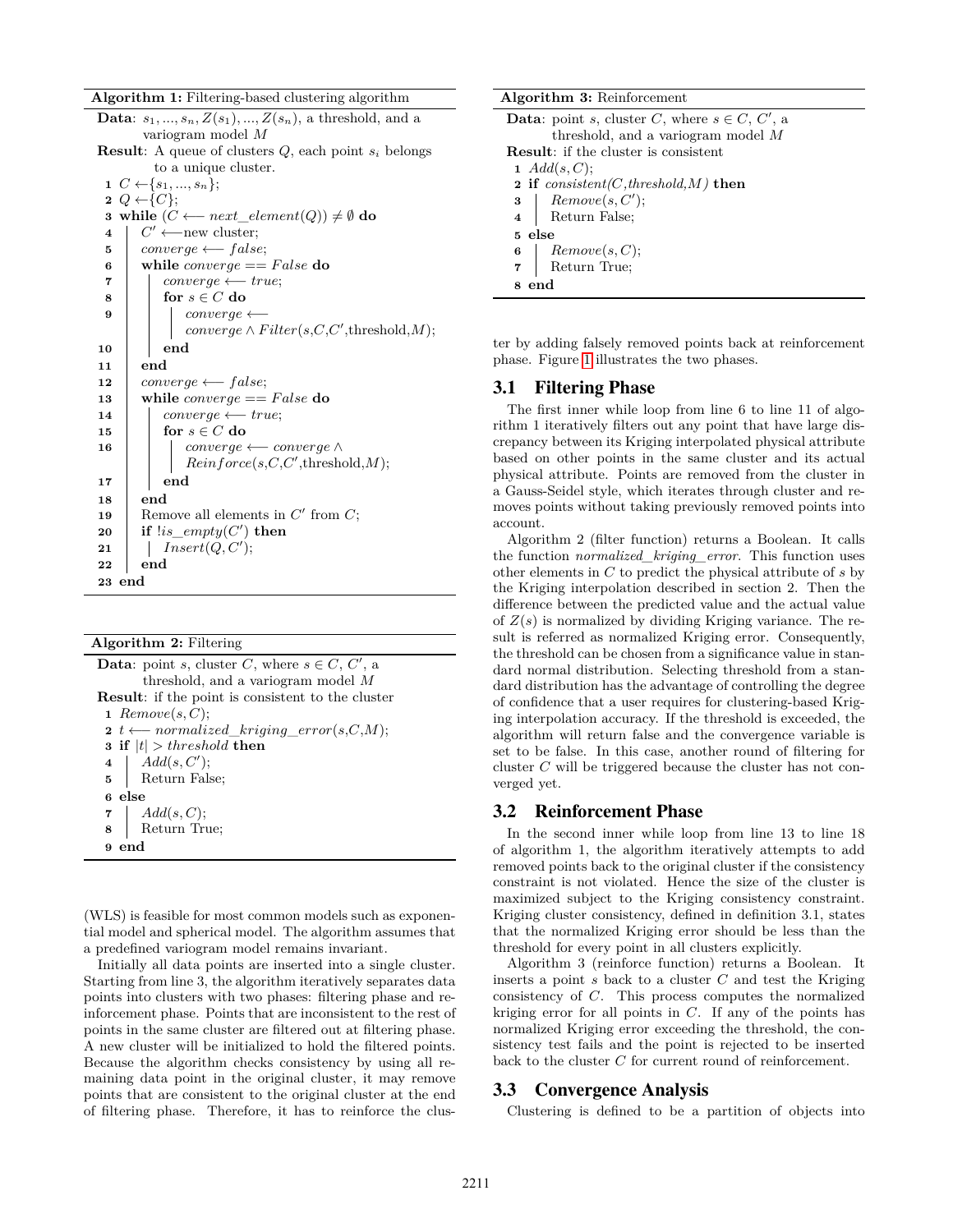<span id="page-3-0"></span>

Figure 1: An illustration of filter algorithm. The left side contains clusters that are filtered and reinforced. The right side shows how a cluster is filtered and reinforced. The remaining points at the end of the process enter the next round.

groups such that objects within every group are as correlated as possible and objects between groups are as less correlated as possible. The term correlation defined for our clustering algorithm is based on Kriging interpolation accuracy: Any point within a cluster should be estimated by Kriging interpolation using other points in the same cluster with low normalized Kriging error.

**Definition 3.1.** *A cluster C is consistent if and only if the Kriging interpolation of any element in C using the rest of elements in C does not have a normalized Kriging error greater than the threshold.*

**Definition 3.2.** *A converged set of clusters*  $Q = \{C_1, ..., C_k\}$ *satisfies:* For any  $2 \leq j \leq k$  and  $C_i \in Q$  such that  $j > i$ ,  $C_i$ *is not consistent if any of points in*  $C_j$  *is inserted into*  $C_i$ *.* 

**Proposition 3.3.** *The output of algorithm 1 is a converged set of clusters.*

*Proof.* It is possible to prove this statement by induction on the number of iterations for the loop at line 3.

*Base case*: At the end of first iteration, *C* has been filtered and reinforced.  $\forall s \in C'$ , because reinforcement phase is finished, it is impossible to put *s* back to *C*, which is the only element in *Q*.

*Inductive assumption*: Suppose that at the end of  $k^{th}$  step,  $\forall s \in C', \nexists A \in Q \text{ such that } \overrightarrow{A} \text{ is consistent after } s \text{ is inserted}$ into it.

*Inductive step*: Consider the  $(k+1)^{th}$  step, *C* is the cluster created in the last iteration. Because we cannot filter more number of elements than the number of elements in  $C, C'$ at the end of this iteration strictly contained in the input *C*. By inductive assumption,  $s \in C'$  is inconsistent with rest of the clusters in *Q*. However, because the way how the algorithm reinforces the cluster  $C$ , any element in  $C'$ must not be consistent with *C* in the end. Otherwise they would have been put back to *C*. As a result, the inductive assumption is true at  $(k+1)$ <sup>th</sup> step.  $\Box$ 

Despite the fact that we have shown the final result is a stable solution for maximizing cluster size subject to threshold constraint, a question remains is that how the order of data affects rate of convergence. The strategy used in our implementation is to shuffle data in advance. However, in the future, it is interesting to find out how to align data so that filtering and reinforcement are faster.

# 3.4 Complexity Analysis

Kriging interpolation algorithm is the core of filtering and reinforcement phases. In section 2, we have shown that Kriging interpolation algorithm can be reduced to solving a linear system of equations. In our implementation, we use lower upper permutation (LUP) approach to solve the linear system. The solution is exact, but the complexity is bounded by  $O(n^3)$ . However, other solvers can speed up performance. For example, in [\[10\]](#page-5-9) and [\[9\]](#page-5-10), there are Kriging solvers that solve the linear system reduced from Kriging interpolation algorithm efficiently. In the following analysis, we treat this computation as Kernel function and focus on analysing the complexity of Algorithm 1 at high level, namely the number of calls to the kernel functions *normalized\_kriging\_error* and *consistent*.

A round of filtering and reinforcement at least reduces the size of data to be filtered by 1. Otherwise the outer loop at line 3 breaks, so the outer loop is executed at most by  $n-1$ times. Consider filtering phase, the worst case is that we filter 1 point per round from *C* to *C'*, which costs  $O(n^2)$ . For reinforcement phase, it is also possible that points are reinforced back to the *C* 1 point per round. which costs  $O(n^2)$ . Therefore, the overall complexity is  $O(n^3)$ .

#### 4. IMPLEMENTATION

We designed two approaches for improving computational performance: Caching and Heuristics. These two approaches do not change the result of experiments. Hence there is no accuracy loss. The entire algorithm was implemented in C language.

# 4.1 Caching for Kriging Interpolation

When the filtering phase is converging, only a few points in the cluster are filtered out per round. Therefore, many points in the cluster still have the same neighbours as before. Thus, there is no need to compute normalized Kriging error again during the next round of filtering for those points if we can store the result of *normalized\_kriging\_error* for each data point. If no neighbours have been filtered out in the previous round by checking the number of neighbours, the algorithm can simply read out the result of *normalized\_kriging\_error* without computing it again.

Similarly for reinforcement, when a point is put back into *C*, which is the cluster it has been filtered out from, the algorithm can check consistency of the cluster using cached results for points that have the same neighbours as before. In addition, if reinforcement succeeds for a point, the cached result can be used for next round of reinforcement. Otherwise the caches of points that belongs to the neighbour of the reinforced point should be poisoned for correctness.

# 4.2 Heuristics for Reinforcement

During reinforcement, the algorithm checks if *C* is consistent after adding a point from  $C'$  to  $C$ . Checking consistency requires computing normalized Kriging error for each point in the cluster, which is equivalent to a Jacobi style filtering phase. A trick can be used to report inconsistency faster. We can check the consistency of points that are more likely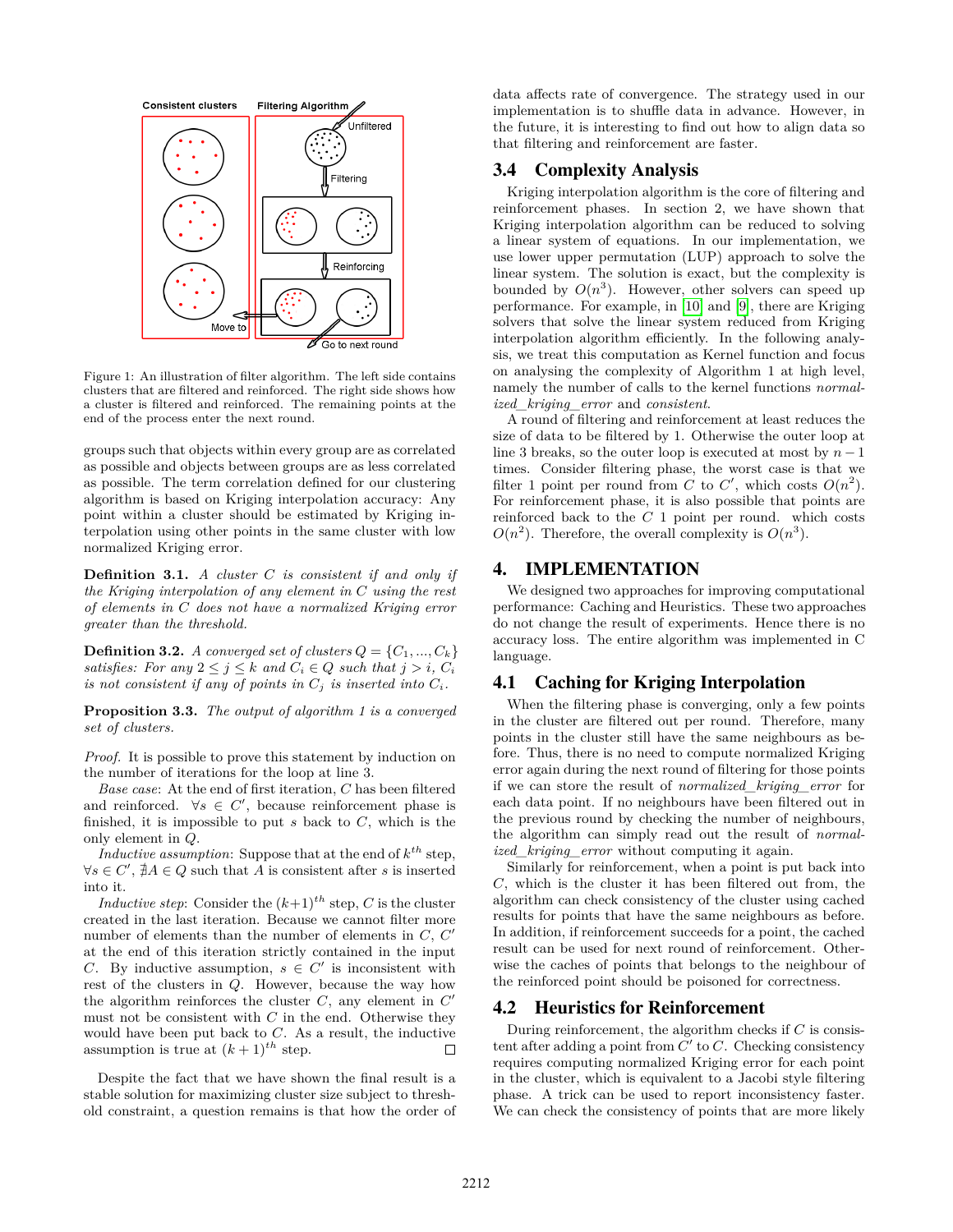to violate the threshold constraint first. If they violated the constraint, there is no need to check the rest of points.

Firstly, a point that violates the threshold constraint is likely to be the point that is reinforced because it has been filtered out in the filtering phase at current iteration. We can treat this point as a special case and revise its consistency to the cluster before all other points. Secondly, we can wisely use the caching information in the previous round. For those points that already have high errors, their errors are likely to exceed threshold than points with low errors when a new point is inserted to the cluster that they belong to. This estimation is a heuristic because the cached result may not be correct due to cache poisoning. However, it provides a raw approximation for normalized Kriging errors cheaply given the cluster size is large. We can sort the order of reinforcement in descending order based on cached normalized Kriging error and check consistency of points in this order. The extra cost is *O*(*nlogn*) on average for quick sort. However, it may save many  $O(n^3)$  operations for solving linear systems.

# 5. EXPERIMENTAL RESULTS

We used two datasets in different applications to evaluate our algorithm. The first SOCR dataset is a classical dataset for testing Kriging interpolation accuracy. We will compare our filtering-based Kriging to K-means clustering-based Kriging and Kriging without clustering in terms of accuracy. The second IGRA dataset is a spatio-temporal dataset with regular time interval. We will fit a variogram model step by step and justify that our clustering-based Kriging produces lower errors.

#### 5.1 Quality Measurements

There are two measurements for evaluating the quality of spatio-temporal clusters in the following experiments. The first measurement is NMSE value, which is defined in section 2.2. It is a ratio between sum of squared leave-one-out cross-validation error and sample variance. The second measurement is  $\chi^2$  test statistics. We compute the normalized Kriging error  $\frac{(s_i - s_i)}{\sigma}$  using leave-one out cross-validation for all points in every cluster. The sum of squares of these errors is the  $\chi^2$  test statistics. For both measurements, the smaller the values, the better the quality of clusters.

# 5.2 SOCR Data

SOCR dataset <sup>[1](#page-4-0)</sup> contains 85 data points, distributed near the south border of United States. Each data point has a 2 dimensional coordinate and a physical attribute that describes the water pollution level at the location. Because the dataset contains strong anisotropy[\[11\]](#page-5-2), it is a challenging spatial dataset for Kriging. The dataset also contains nugget effect, which indicates that the covariance of two points that are very close to each other is a constant greater than 0.

Noel[\[11\]](#page-5-2) fitted the parameters for NE-SW direction and NW-SE direction with geometrical anisotropy model derived by Journel and Huijbregts[\[6\]](#page-5-11)as the following.

$$
\gamma(h,\phi)=14000+38h^2\cos^2(\frac{\pi}{4}-\phi)+15h^2\cos^2(\frac{\pi}{4}+\phi)
$$

The output of algorithm 1 successfully divided the data points into 5 clusters. The last two clusters contain only three points, so they are treated as noise. The experimental results are shown in Table [1.](#page-4-1) The t-test p-value is a paired sample t-test for absolute Kriging errors between each of Kriging interpolation methods and Kriging interpolation without clustering at every data point. We reproduced Kmeans clustering-based Kriging with  $k=6$  in [\[1\]](#page-5-7), which is the best result they claimed, using K-means implementation in [\[8\]](#page-5-12). Our filter algorithm reduced NMSE more than the K-means algorithm presented in [\[1\]](#page-5-7). Furthermore, although K-means clustering-based Kriging reduced NMSE, there is no significant improvement for both absolute errors and normalized errors by observing t-test p-value column and  $\chi^2$  column respectively. In addition, the 1% lower tile of  $\chi^2$  distribution with degree of freedom 85 is 57.63. As a result, only our filtering-based clustering algorithm has reduced errors that pass both  $\chi^2$  test and paired sample t-test with high confidence level.

Table 1: SOCR Dataset Results

<span id="page-4-1"></span>

| Method      | cluster size | NMSE  |        | t-test<br>p-value |
|-------------|--------------|-------|--------|-------------------|
| Unclustered |              | 0.24  | 197.75 | 0.5               |
| K-means     |              | 0.11  | 161.88 | 0.3252            |
| Filtering   | b            | 0.048 | 22.53  | 9.541E            |

# 5.3 IGRA Data

 $\text{IGRA}$  dataset<sup>[2](#page-4-2)</sup> contains sensor data collected by 67 NOAA stations across United States in real time. Every data point contains two dimensional spatial coordinates for longitude and latitude, a physical attribute for atmosphere temperature, and a time stamp. The update interval for atmosphere temperature between two time stamps is 12 hours for all stations. This dataset is challenging because of anisotropy. An illustration of anisotropy with maximum Kriging range equals 30 is shown in Figure [2a.](#page-5-13) The variogram in East direction appears to be different from other directions.

Similar to [\[5\]](#page-5-1), we consider the monthly temperature of all stations. The semi-variance plot for average of all stations in January 2014 with 4620 data points is shown in Figure [2b.](#page-5-13)

In Figure [2b,](#page-5-13) when  $h > 30$ , the variogram oscillates as *h* increases. This oscillation indicates that the atmosphere temperatures between two locations that are far from each other are weakly correlated. Similar to [\[4\]](#page-5-14), which uses nearest neighbors for Kriging interpolation, we apply local Kriging based on spatial range. The limit for maximum distance is set to be 30. There is also a sign of nugget effect for semivariance, starting from approximately 50. Using geoR [\[13\]](#page-5-15), we fitted an exponential variogram model illustrated in Figure [2c.](#page-5-13)

 $\gamma(h) = 54.84102 + 153.71639exp(-0.05462576||h||)$ 

Setting threshold to be 0.6, which is the threshold that gives reasonable size and number of clusters by several trials, we apply our clustering algorithm to IGRA atmosphere data at 67 stations in January 2014. The result is compared with Kriging without clustering. At every time stamp, the number of clusters is at most 6, with the last one or two clusters containing noise filtered in the end. Therefore, the results are reasonable because the algorithm does not reduce errors by dividing stations into trivial partitions.

<span id="page-4-0"></span><sup>1</sup>http://wiki.stat.ucla.edu/socr/index.php/SOCR\_061708\_ NC\_Data\_Aquifer

<span id="page-4-2"></span> $^{2}$ http://www.ncdc.noaa.gov/data-access/weather-balloondata